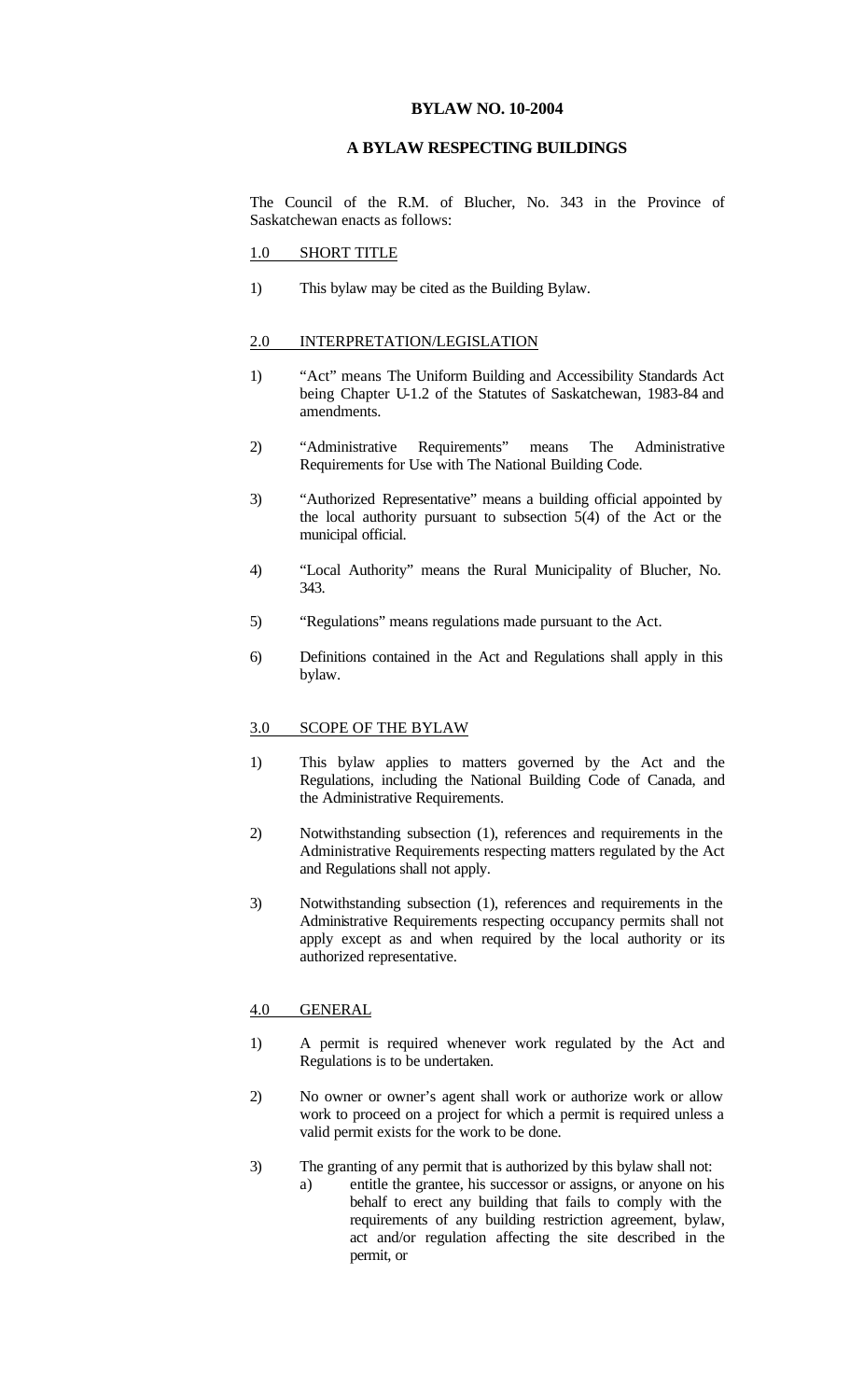b) make either the local authority or its authorized representative liable for damages or otherwise by reason of the fact that a building, the construction, erection, placement, alteration, repair, renovation, demolition, relocation, alteration, repair, renovation, removal, use or occupancy of which has been authorized by permit, does not comply with the requirements of any building restriction agreement, bylaw, act and/or regulation affecting the site described in the permit.

# 5.0 BUILDING PERMITS

- 1) Every application for a permit to construct, erect, place, alter, repair, renovate or reconstruct a building shall be in Form A, and shall be accompanied by two sets of the plans and specifications of the proposed building, except that when authorized by the local authority or its authorized representative plans and/or specifications need not be submitted. One set of the submitted plans shall be returned to the applicant together with any comments from the local authority and/or its authorized representative.
- 2) If the work described in an application for building permit, to the best of the knowledge of the local authority or its authorized representative, complies with the requirements of this bylaw, the local authority, upon receipt of the prescribed fee, shall issue a permit in Form B.
- 3) The local authority may, at its discretion, have plan review, inspection and other services for the purpose of enforcement of the Act and Regulations provided by building officials designated by the minister to assist the local authority pursuant to subsection 4(4) of the Act.
- 4) The local authority may, at its discretion, have plan review, inspection and other services provided by a person, firm or corporation employed under contract to the local authority.
- 5) The permit fee for construction, erection, placement, alteration, repair, renovation or reconstruction of a building shall be based on the following fee schedule.
	- a) Building Permit Fee Schedule
		- i) One-unit dwellings and accessory buildings for one-unit dwellings:
			- a) 0-\$150,000 construction value \$6.00 per \$1,000 of value \$150,000–500,000 construction value \$5.00 per \$1,000 of value \$500,000–3,000,000 construction value \$4.00 per \$1,000 of value over \$3,000,000 construction value \$3.50 per \$1,000 of value
			- b) minimum building permit fee: \$100
			- ii) All other buildings:
				- a) 0-\$150,000 construction value \$6.00 per \$1,000 of value \$150,000–500,000 construction value \$5.00 per \$1,000 of value \$500,000–3,000,000 construction value \$4.00 per \$1,000 of value over \$3,000,000 construction value \$3.50 per \$1,000 of value b) minimum building permit fee: \$200
			- iii) Moved-in buildings: \$100 pre-move inspection fee in addition to the above-noted building permit fees.
			- iv) Farm buildings **excluding farm residences** are exempt from the above-noted fees.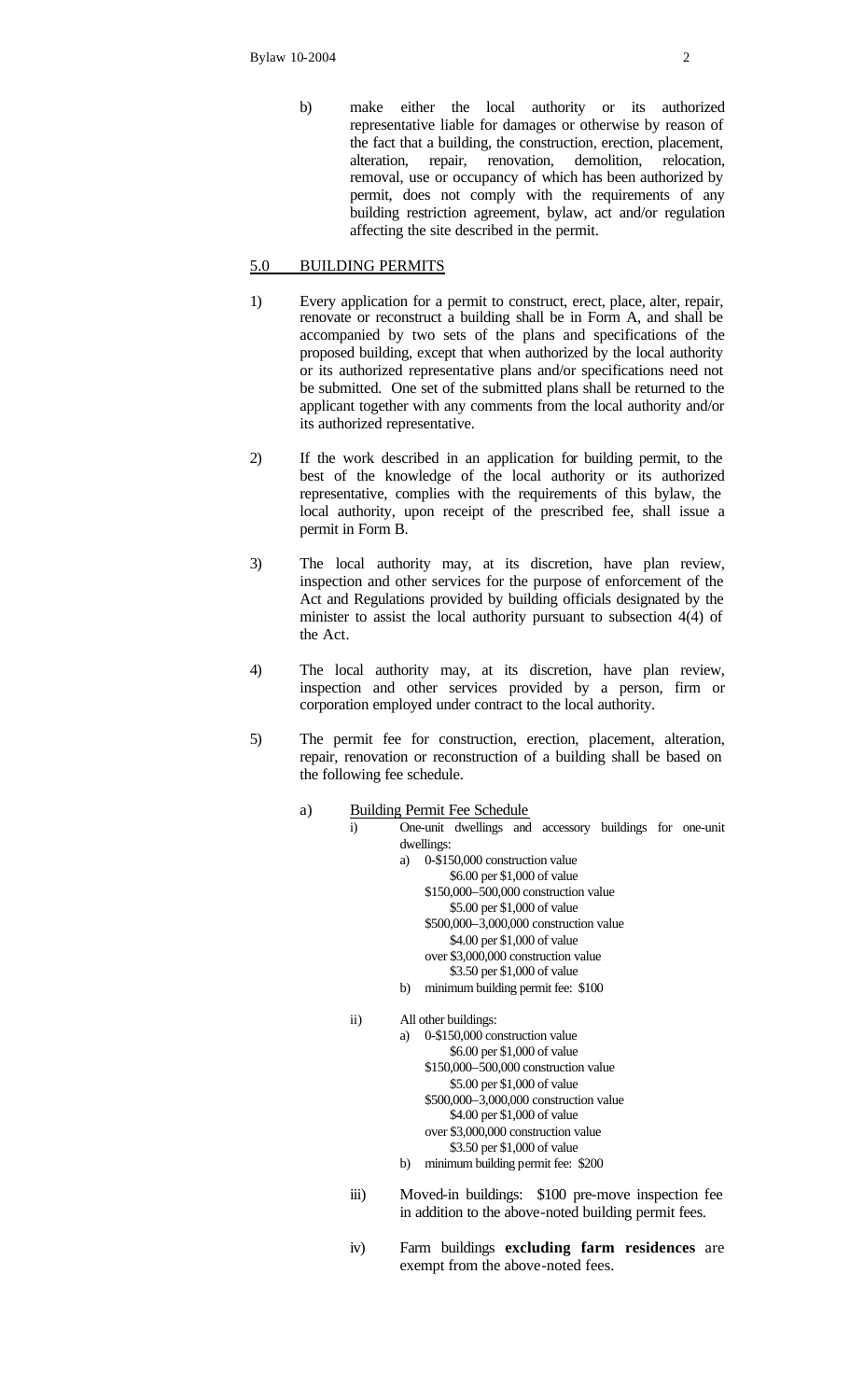- b) The fee may be refunded providing all of the following conditions are met:
	- i) Plans, certified by an architect or professional engineer registered in the Province of Saskatchewan, to be submitted to the municipality at the time of permit application, and
	- ii) Sworn certificate(s), issued by an agent of the owner, acceptable to the municipality, who shall be a Saskatchewan certified architect, structural engineer or licensed building inspector, attesting that the agent has reviewed and inspected the project and that, on the basis of that review and inspection, the agent is of the opinion that the building has been erected, placed, constructed, altered, repaired, renovated or reconstructed in accordance with the Act, to be submitted to the municipality immediately upon any project payments being released, and
	- iii) Agreement by the agent, requiring the agent to periodically inspect the project and requiring the agent to immediately notify the municipality if the Act is not being observed, to be entered into at the time of permit application.
- 6) The local authority may estimate the value of construction for the work described in an application for building permit, for the purpose of evaluating a permit fee, based on established construction costs, owner's statement of costs or constructor's contract values, or similar methods selected by the local authority.
- 7) Approval in writing from the local authority or its authorized representative is required for any deviation, omission or revision to work for which a permit has been issued under this section.
- 8) All permits issued under this section expire:
	- a) six (6) months from date of issue if work is not commenced within that period, or
	- b) if work is suspended for a period of six (6) months without prior written agreement of the local authority or its authorized representative.
- 9) The local authority may, at its discretion, rebate a portion of a permit fee where work is reduced in scope or discontinued, or where other exceptional circumstances occur.

# 6.0 DEMOLITION OR REMOVAL PERMITS

- 1) a) The fee for a permit to demolish or remove a building shall be \$10.00.
	- b) i) In addition, the applicant shall deposit \$300.00 with the local authority to cover the cost of restoring the site after the building has been demolished or removed to such condition that it is, in the opinion of the local authority or its authorized representative, not dangerous to public safety.
		- ii) If the applicant who demolishes or removes the building restores the site to a condition satisfactory to the local authority or its authorized representative, the sum deposited, or portion thereof, shall be refunded.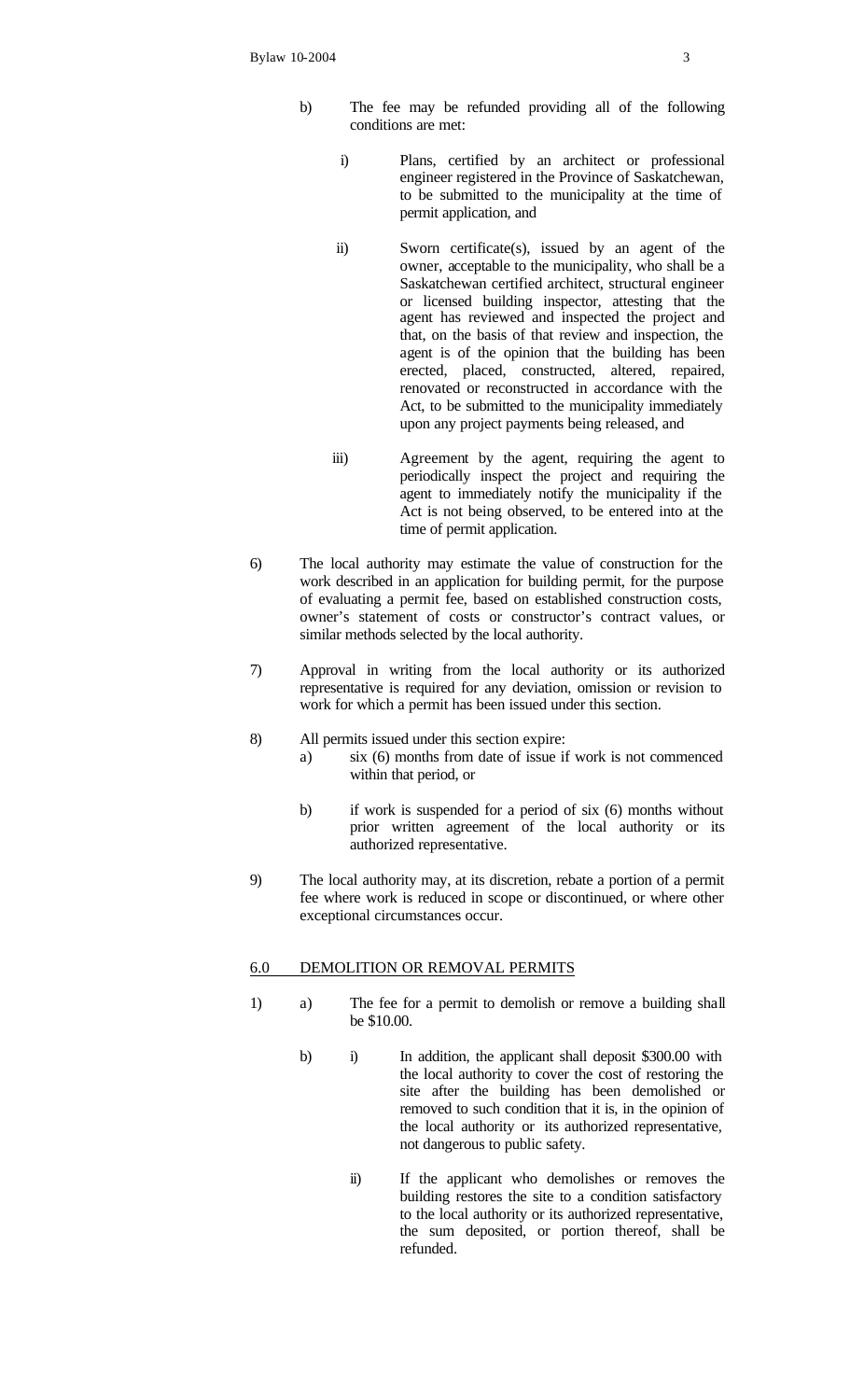- 2) a) Every application for a permit to demolish or remove a building shall be in Form C.
	- b) In addition, every application to remove a building from its site and set it upon another site in the local authority shall be in Form A.
- 3) Where a building is to be demolished and the local authority or its authorized representative is satisfied that there are no debts or taxes in arrears or taxes outstanding with respect to the building or land on which the building is situated, the local authority, upon receipt of the fee and deposit prescribed, shall issue a permit for the demolition in Form D.
- 4) Where a building is to be removed from the local authority, and the local authority or its authorized representative is satisfied that there are no debts or taxes in arrears or taxes outstanding with respect to the building or land on which the building is situated, the local authority, upon receipt of the fee and deposit prescribed, shall issue a permit for the removal in Form D.
- 5) a) Where a building is to be removed from its site and set upon another site in the local authority, and the local authority or its authorized representative is satisfied that there are no debts or taxes in arrears or taxes outstanding with respect to the building or land on which the building is situated, and the building when placed on its new site and completed, to the best of the knowledge of the local authority or its authorized representative, will conform with the requirements of this bylaw, the local authority, upon receipt of the fee and deposit prescribed, shall issue a permit for the removal in Form D.
	- b) In addition, the local authority, upon receipt of the fee prescribed in Section 5(5), shall issue a permit for the placement of the building in Form B.
- 6) All permits issued under this section expire six (6) months from the date of issue except that a permit may be renewed for six (6) months upon written application to the local authority.

# 7.0 ENFORCEMENT OF BYLAW

- 1) If any building or part thereof or addition thereto is constructed, erected, placed, altered, repaired, renovated or reconstructed in contravention of any provision of this bylaw, the local authority or its authorized representative may take any measures as permitted by Part V of the Act for the purpose of ensuring compliance with this bylaw including, but not limited to:
	- a) entering a building,
	- b) ordering production of documents, tests, certificates, etc. relating to a building,
	- c) taking material samples,
	- d) issuing notices to owners that order actions within a prescribed time,
	- e) eliminating unsafe conditions,
	- f) completing actions, upon an owner's non-compliance with an order, and adding the expenses incurred to the tax payable on the property, and
	- g) obtaining restraining orders.
- 2) If any building, or part thereof, is in an unsafe condition due to its faulty construction, dilapidated state, abandonment, open or unguarded condition or any other reason, the local authority or its authorized representative may take any measures allowed by subsection  $(1)$ .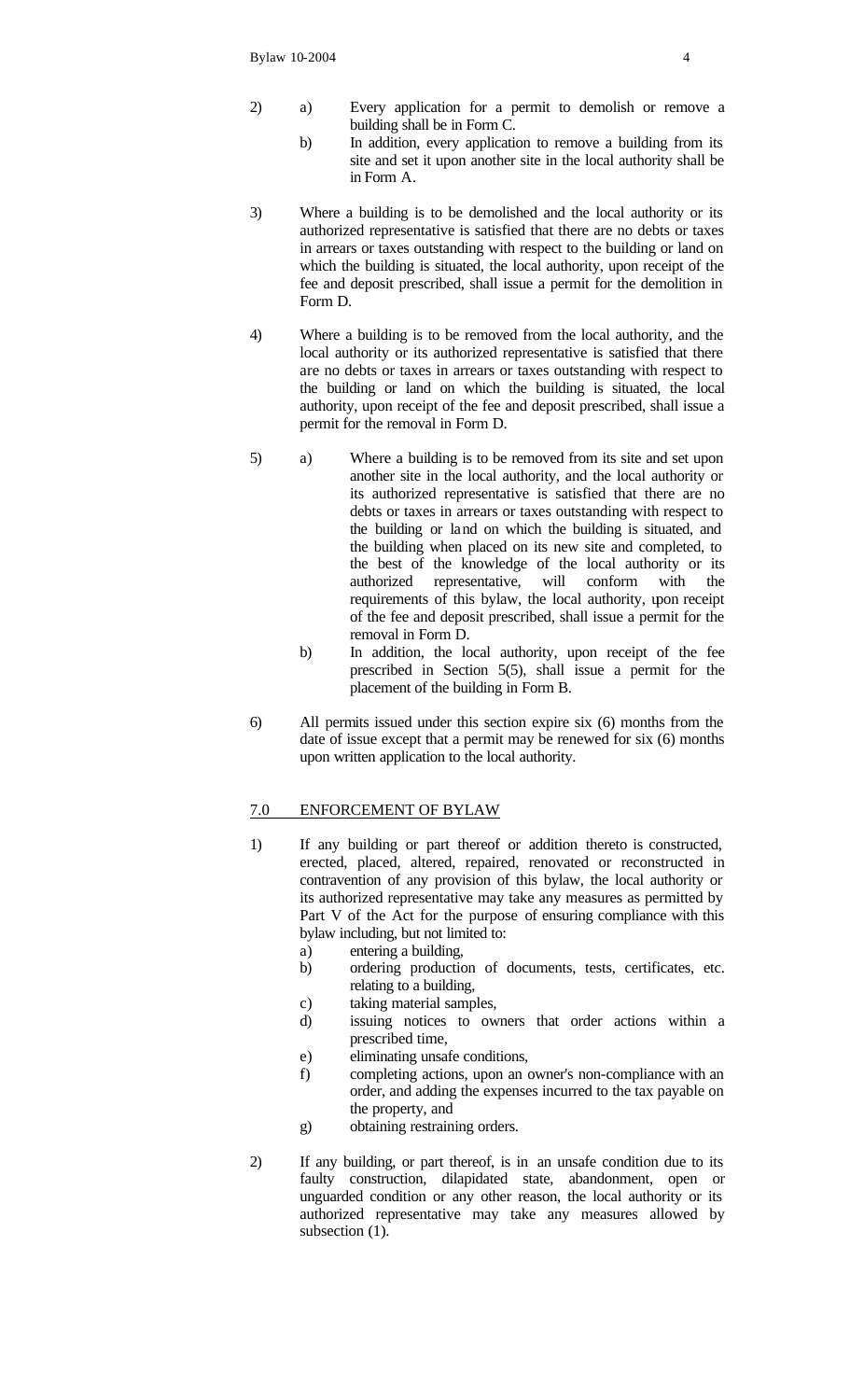- 3) The owner of a building for which a permit has been issued or for which actions are being taken in compliance with an order shall give notice in writing to the local authority as required in Section 17.2 of the Act including, but not limited to:
	- a) on start, progress and comple tion of construction,
	- b) of change in ownership prior to completion of construction, and
	- c) of intended partial occupancy prior to completion of construction.

# 8.0 SUPPLEMENTAL BUILDING STANDARDS

- 1) Any plan submitted for a wood basement shall have the design approval and certification of an architect or professional engineer registered in the province of Saskatchewan, except when deemed unnecessary by the local authority or its authorized representative because it conforms to CSA S406.
- 2) Any development within Reservoir Development Area, as established under the Environmental Management and Protection Act, shall be subject to the Reservoir Development Area Regulations.

# 9.0 SPECIAL CONDITIONS

- 1) Notwithstanding the requirements of the Regulations, an architect or professional engineer registered in the province of Saskatchewan shall be engaged by the owner for assessment of design and inspection of construction or certification of a building or part of a building where required by the local authority or its authorized representative.
- 2) An up-to-date plan or survey of the site described in a permit or permit application prepared by a registered land surveyor shall be submitted by the owner where required by the local authority or its authorized representative.
- 3) It shall be the responsibility of the owner to ensure that change in property lines and/or change in ground elevations will not bring the building or an adjacent building into contravention of this bylaw.
- 4) It shall be the responsibility of the owner to arrange for all permits, inspections and certificates required by other applicable bylaws, acts and regulations.

### 10. PENALTY

- 1) Any person who contravenes any of the provisions of this bylaw shall be liable to the penalties provided in Section 22 of the Act.
- 2) Conviction of a person or corporation for breach of any provision of this bylaw shall not relieve him from compliance therewith.

### 11. REPEAL OF BYLAWS

1) Bylaw Nos. 11-89, 6-99 and 2-2004 are hereby repealed.

| Enacted pursuant to Section 14 of  |                                                      |               |
|------------------------------------|------------------------------------------------------|---------------|
|                                    | The Uniform Building and Accessibility Standards Act | Reeve         |
| Certified a true copy of Bylaw No. |                                                      |               |
| Adopted by resolution on the       |                                                      |               |
| day of                             |                                                      | Administrator |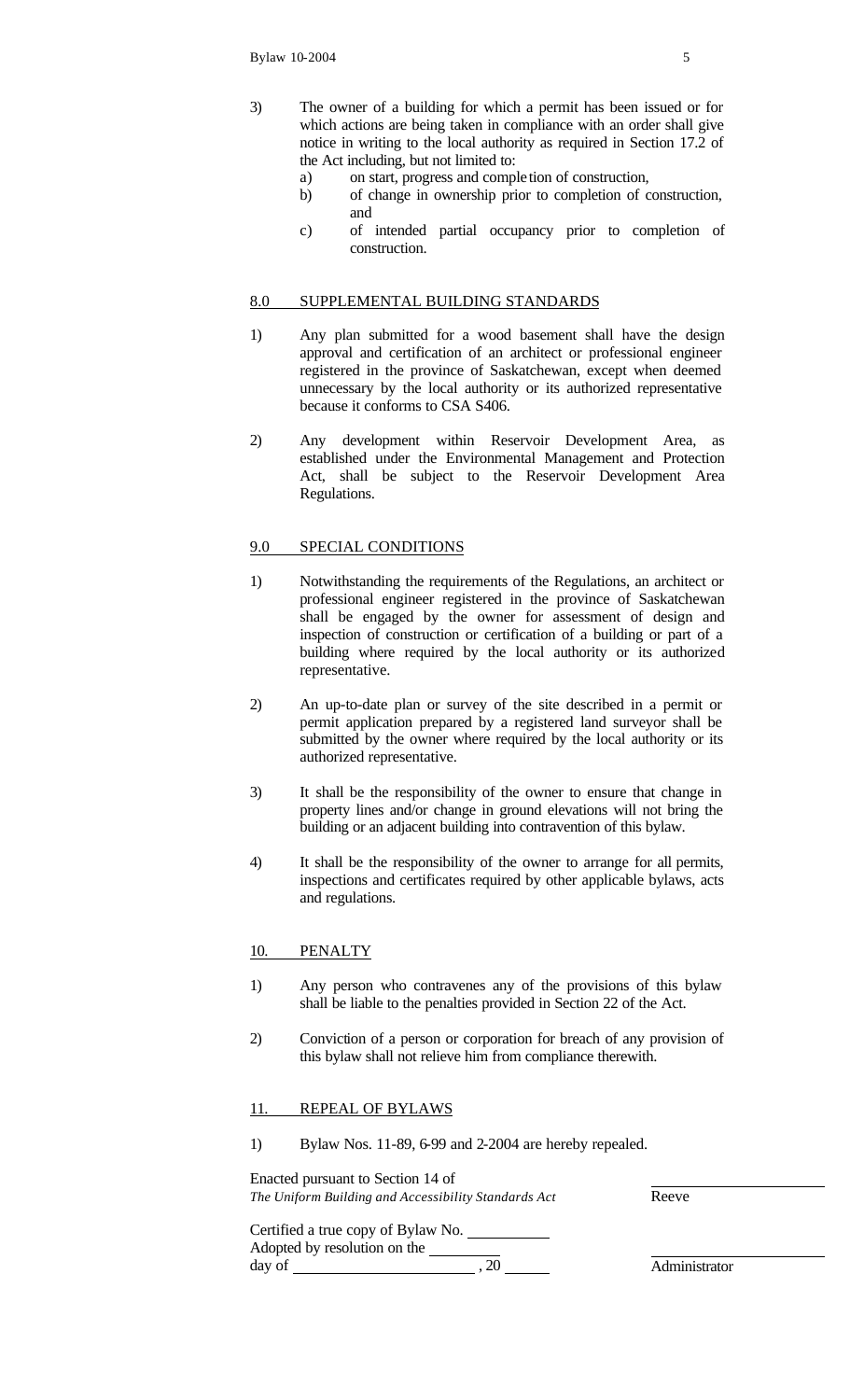## **Form A to Bylaw 10-2004 RURAL MUNICIAPLITY OF BLUCHER, NO. 343 Application for a Building Pe rmit**

|                                                                                                 | $\overbrace{\hspace{2.5cm}}^{20}$ |  |             |  |
|-------------------------------------------------------------------------------------------------|-----------------------------------|--|-------------|--|
| I hereby make application for a permit to:                                                      |                                   |  |             |  |
| construct alter                                                                                 |                                   |  | reconstruct |  |
| a building according to the information below and to the plans attached to this<br>application. |                                   |  |             |  |
|                                                                                                 |                                   |  |             |  |
| Owner:                                                                                          |                                   |  |             |  |
|                                                                                                 |                                   |  |             |  |
|                                                                                                 |                                   |  |             |  |
| Nature of work:                                                                                 |                                   |  |             |  |
|                                                                                                 |                                   |  |             |  |
| Size of Building: Length _________ Width ________ Height _________                              |                                   |  |             |  |
| <b>Construction Details:</b>                                                                    |                                   |  |             |  |

Please attach the following information (plans):

**Foundation** – overall size of the foundation; size and location of footings, piles, foundation walls; size and location of openings for doors, and windows; foundation drainage.

Floor Plan – size and location of interior and exterior walls; exits; fire separations; doors (including door swings and hardware); stairs; windows; barrier-free entrances; barrier-free washrooms; other barrier-free facilities; built-in furnishings.

**Structural Plans** – size, material and location of columns; beams; joists; studs; rafters; trusses; masonry walls; poured in place and precast concrete walls and floors; related structural details.

**Elevations** – views of all sides of the building; height of finished grade; exterior finishing materials; size and location of doors and windows; location of chimneys.

**Cross-Sections and Details** – cut through views of the building; lists of all materials cut through including structural and finishing materials; vertical dimensions; stair dimensions and handrails; height of finished grade; wind, water and vapor protection; insulation.

**Mechanical Plans** – description and location of heating, ventilating and air-conditioning equipment; size and location of ductwork; location of fire dampers; location of plumbing fixtures and piping; size and location of sprinkler system equipment (if applicable).

**Electrical Plans** – type and location of lighting; electrical panels; fire alarm systems; location of exit lights, and emergency lighting (if applicable).

Estimated cost of building (excluding site) \$

Floor area of building (excl unfinished basement) \_\_\_\_\_\_\_\_\_\_\_\_\_\_\_\_\_\_ sq meters

Fee for building permit \$

I hereby agree to comply with the bylaw of the municipality respecting buildings and acknowledge that it is my responsibility to ensure compliance with the Building Bylaw of the Municipality, the National Building Code and any applicable Act or Regulations regardless of any review of drawings or inspections that may or may not be carried out by a building official of the Municipality.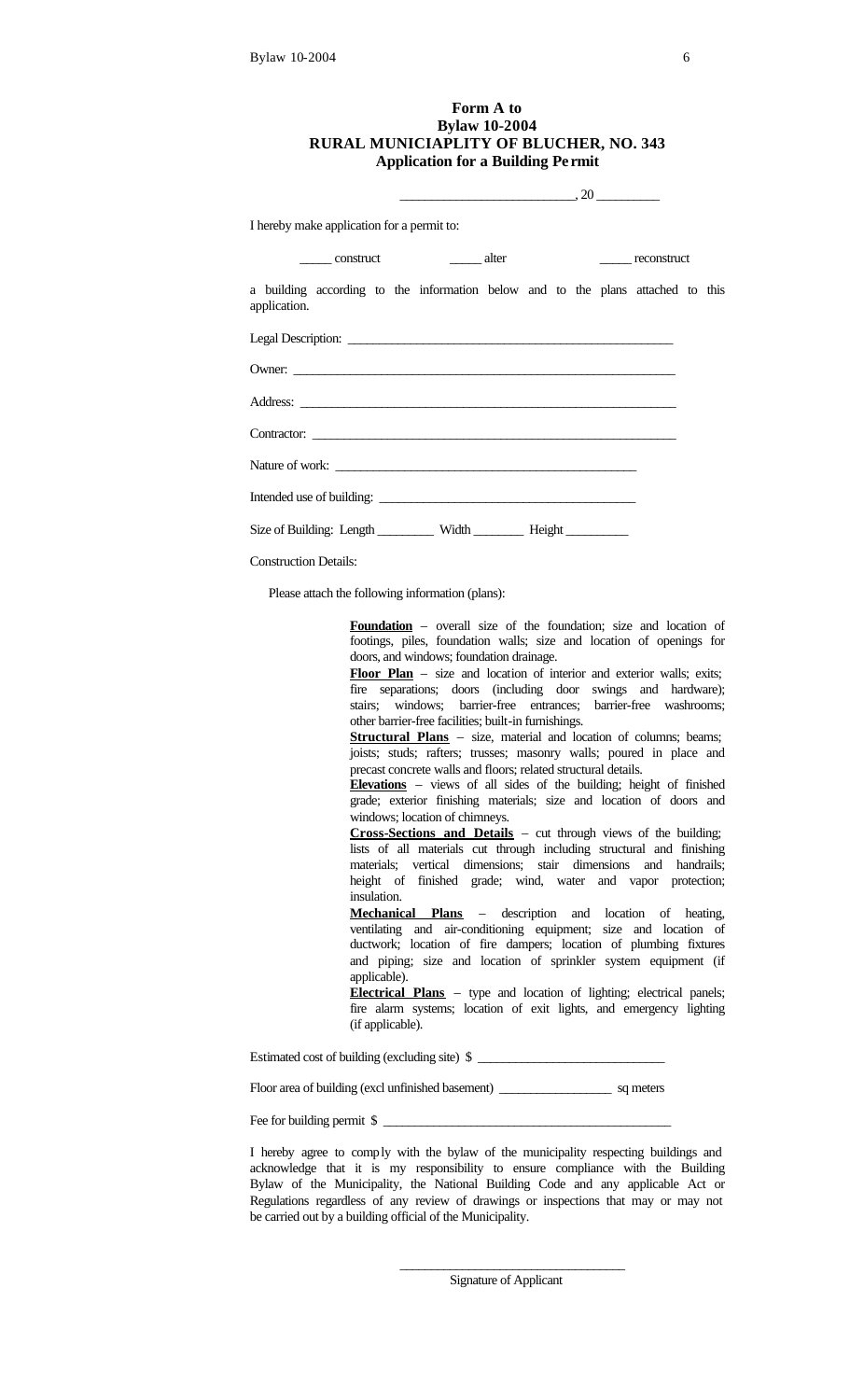# **Form B to Bylaw 10-2004 RURAL MUNICIAPLITY OF BLUCHER, NO. 343 Building Permit # \_\_\_\_\_\_\_\_\_\_\_**

| to                               | construct                                                                                                                                                               |  |
|----------------------------------|-------------------------------------------------------------------------------------------------------------------------------------------------------------------------|--|
|                                  | alter                                                                                                                                                                   |  |
|                                  | reconstruct                                                                                                                                                             |  |
|                                  | a building to be used as a                                                                                                                                              |  |
|                                  | on $\overline{\phantom{a}}$                                                                                                                                             |  |
|                                  |                                                                                                                                                                         |  |
| please provide a sketch showing: | This permit expires six months from the date of issue if the work is not commenced<br>within that period or if the work is suspended for a period of six months. Below, |  |
| a)                               | Dimensions and lot lines of parcel(s) or lots                                                                                                                           |  |
| b)                               | Dimensions and locations of all existing and proposed building<br>(including sewage disposal system and well) showing distances<br>from lot lines.                      |  |
| c)                               | Location of power, gas or telephone lines, railways and municipal<br>roads                                                                                              |  |
| d)                               | Topographical features (water courses, ponds, drainage ditches,<br>swamps, wooded areas).                                                                               |  |

- e) Adjoining land uses e.g. residential, agricultural, pasture, etc.<br>f) North directional arrow.
- North directional arrow.

This permit is issued under the following conditions**:**

**All items noted in the remarks section of the attached Plan Examination Report must be complied with**.

Any deviation, omission or revision to the approved application requires the approval of Council or its authorized representative.

Estimated cost of building \$

Authorized Municipal Official

\_\_\_\_\_\_\_\_\_\_\_\_\_\_\_\_\_\_\_\_\_\_\_\_\_\_\_\_\_\_\_\_\_\_\_\_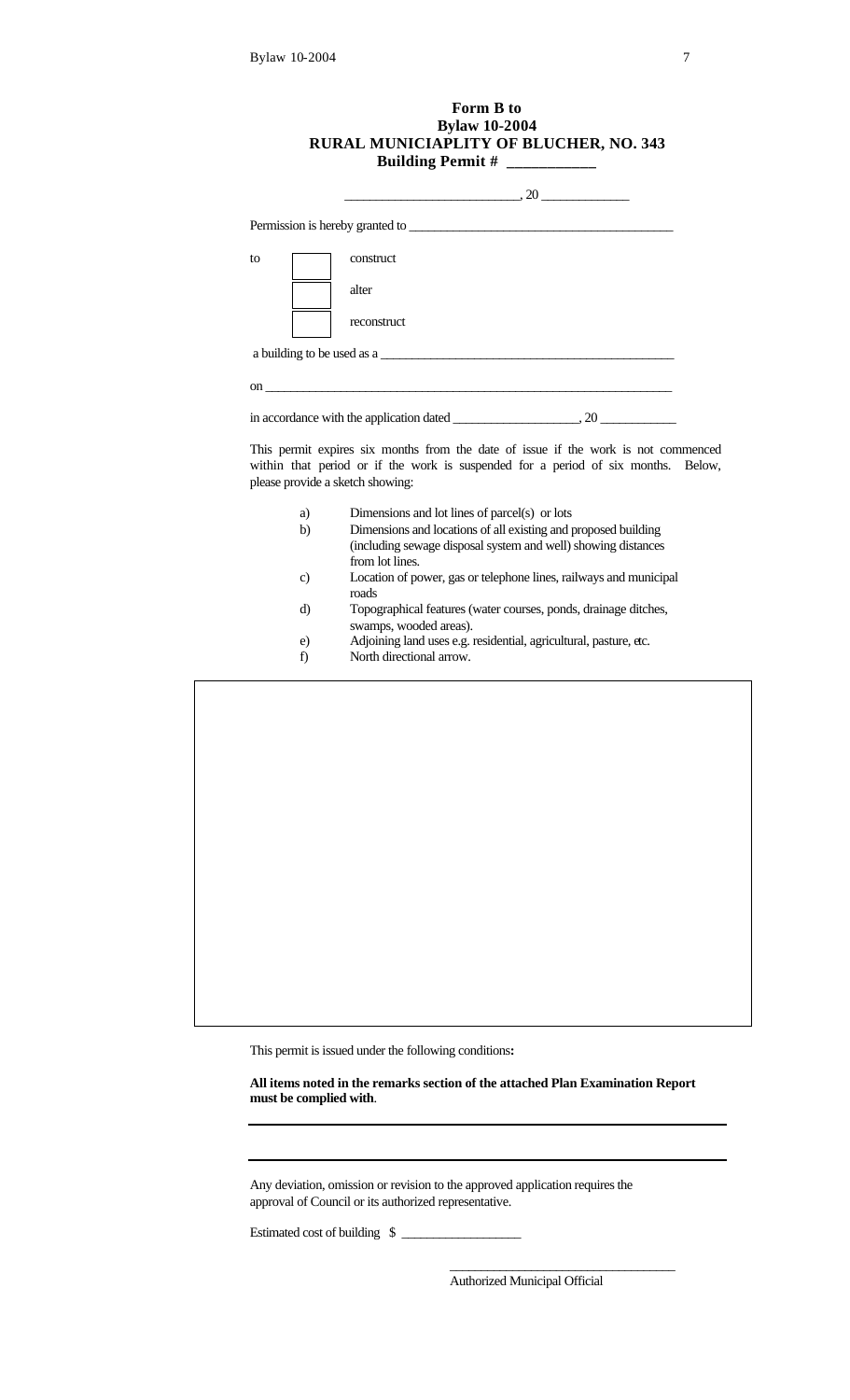## **Form C to Bylaw 10-2004 RURAL MUNICIAPLITY OF BLUCHER, NO. 343 Application for a Permit to Demolish or Move a Building**

\_\_\_\_\_\_\_\_\_\_\_\_\_\_\_\_\_\_\_\_\_\_\_\_\_\_\_\_, \_\_\_\_\_\_\_\_\_\_\_\_\_\_\_\_\_

| I hereby make application for a permit to demolish a building now situated on:                                                                                      |  |
|---------------------------------------------------------------------------------------------------------------------------------------------------------------------|--|
|                                                                                                                                                                     |  |
| and will be completed on                                                                                                                                            |  |
| <b>OR</b>                                                                                                                                                           |  |
| I hereby make application for a permit to move a building now situated on:                                                                                          |  |
| to                                                                                                                                                                  |  |
| <u> 1989 - Andrea Stadt Britain, amerikan bisa di sebagai perang di sebagai perang di sebagai perang di sebagai p</u><br>or ______________ out of the municipality. |  |
| The building has the following dimensions:                                                                                                                          |  |
|                                                                                                                                                                     |  |
|                                                                                                                                                                     |  |
|                                                                                                                                                                     |  |
| The building will be moved over the following route:                                                                                                                |  |
|                                                                                                                                                                     |  |
|                                                                                                                                                                     |  |
|                                                                                                                                                                     |  |
| Site work (filling, final grading, landscaping, etc.) which will be done after the<br>demolition or removal of the building includes:                               |  |
|                                                                                                                                                                     |  |

I hereby agree to comply with the provisions of the Building Bylaw of the Municipality and to become responsible and pay for any damage done to any property as a result of the moving of the said building, and to deposit such sum as may be required by Section 6.1.b of the said bylaw. I acknowledge that it is my responsibility to ensure compliance with any other applicable bylaws, Acts and regulations, and to obtain all required permits and approvals prior to removing the building.

Signature of Applicant

\_\_\_\_\_\_\_\_\_\_\_\_\_\_\_\_\_\_\_\_\_\_\_\_\_\_\_\_\_\_\_\_\_\_\_\_